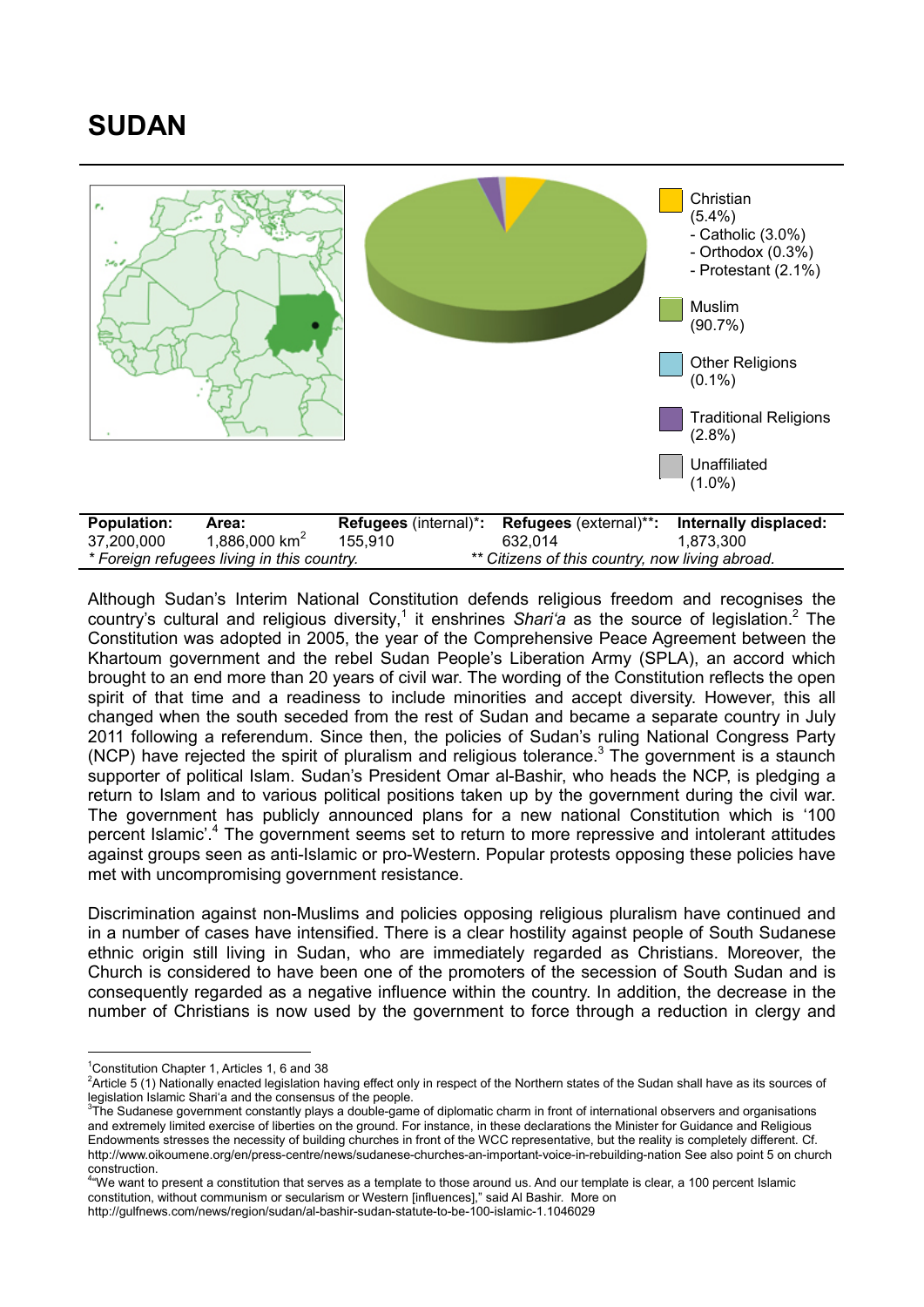other official personnel. The government has taken steps to 'retake' Church buildings and land that 'are no longer used'.<sup>5</sup> In addition, the government has clearly stated that no licences will be given for new churches. Activities of Christian Churches therefore remain highly compromised; they are constantly monitored and targeted by security agencies, which eventually take action to disrupt evangelisation and educational activities. 6

This oppression of Christians, which also includes the destruction of places of worship, religious materials and the harassment of individuals, is causing great fear and a sense of vulnerability and anxiety among the small Christian minority still present in the country. <sup>7</sup> Prominent representatives of the most radical wings of Islam are publicly asking the government to 'do more' to decrease the presence of Christians and expose converts or others involved in missionary work.<sup>8</sup> One of the demographic issues that has been present in the country since the secession of the south in 2011 has been the large number of Southern Sudanese (mostly Christians) who, being unable to get means of transport back to their ancestral lands, have become stranded in different parts of the north and have suddenly become refugees.<sup>9</sup>

The Sudanese regime is threatened by internal division and political dissension. Not everybody agrees with its intolerant policies and the lack of true civil freedoms. The security apparatus carefully monitors religious movements of any kind that might harbour, promote or spread criticism against the government. Also, mosques and meeting places of Sufi religious brotherhoods are regularly monitored by security personnel. Among the Muslims in Sudan, there is an old tradition of Sunni 'brotherhoods' or Sufi orders. They are sometimes regarded by 'official' Islam as heterodox since they have not supported the intransigent political Islam promoted by President Bashir and the National Islamic Front.

Conversions from Islam to Christianity, especially among those of Arab origin, are highly controversial and can have serious consequences for the people involved. These include being forcibly cut off from family and friends, parents losing custody of their children, arrest as well as physical and psychological violence. A very vague 'Apostasy Law' protects the rights of Muslim believers and leaves the door open for punishment of converts, including nullification of marriage where a convert or a Christian marries a Muslim woman. A number of converts have fled the country. 10

Regulations concerning dress and morals (especially Article 152 of the Sudanese Public Order Code) have been enforced with renewed vigour.<sup>11</sup> This has prompted increasing resistance from opposition groups including on social networks.

There are areas of particular concern such as the Nuba Mountains and the Southern Blue Nile region.<sup>12</sup> In these areas where there is a situation of grave humanitarian need, the Khartoum regime is carrying out a low intensity war against the local populations (who are accused of

 5 It has been observed that a number of corrupt members of the government are taking advantage of certain situations to make gains in real estate activities with shameless impunity.

 $6$ An extensive description of the present situation of Christians is given athttp://in.reuters.com/article/2013/02/27/us-sudan-christiansidINBRE91Q0QQ20130227

<sup>7</sup> Cf. http://www.reuters.com/article/2013/02/27/us-sudan-christians-idUSBRE91Q0QQ20130227 The US Secretary of State has highlighted Sudan as a 'Country of Particular Concern' since August 2011 under the International Religious Freedom Act (IRFA). Cf. http://www.sudantribune.com/spip.php?article46577; http://www.mnnonline.org/article/18571

<sup>9</sup> A number of initiatives have taken place to make the public aware of their situation and eventually to raise funds for their transport to the south, seehttp://www.canadafreepress.com/index.php/article/51409.<br><sup>10</sup>Cf. a case of loss of custody http://www.persecution.org/2013/02/27/christian-convert-in-sudan-loses-right-to-see-children/ and

another one of forced exile http://www.persecution.org/2013/07/15/christian-convert-in-sudan-flees-country-because-of-persecution/ Another case of violence against converts at http://morningstarnews.org/2013/09/sudanese-woman-faces-ordeal-as-convert-from-islam/ There is also the issue of Islamic clergy asking for a 'final solution' to Christianisation efforts in the country due to the many apostasies recorded by the Islamic Centre for Preaching and Comparative Studies. http://www.sudantribune.com/spip.php?article46577<br><sup>11</sup>http://www.huffingtonpost.com/2013/09/10/woman-sudan-hijab-flogging\_n\_3894950.html

<sup>&</sup>lt;sup>12</sup>According to UN figures, 450,000 people have been affected by the conflict in Southern Blue Nile and one million people in Southern Kordofan (Nuba Mountains). News of bombings, especially in the Nuba Mountains, has been recurrent in this period

http://www.amnesty.org/en/news/sudan-indiscriminate-bombing-exacerbates-humanitarian-crisis-southern-kordofan-2013-04-17 and these aerial attacks both within Sudan and in Southern Sudan have even been confirmed by means of satellite surveillance http://www.satsentinel.org/ An exhaustive record of all recent bomb attacks up to September 2013 can be found in http://www.sudanbombing.org/reports/sept-13-bombing-update.docx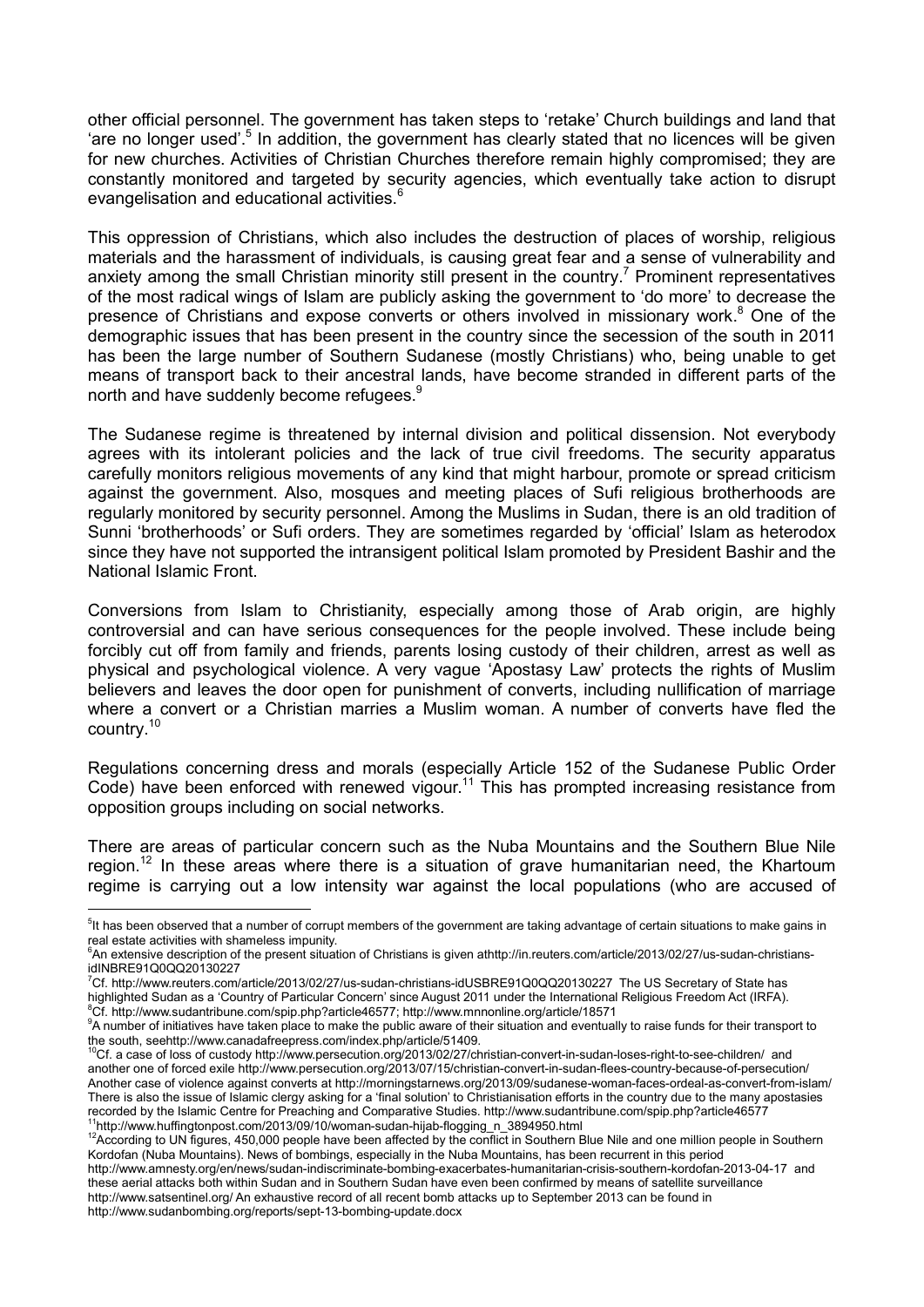rebelling against the central government); Christians are doubly targeted, because of their ethnic origin and their non-Muslim creed.<sup>13</sup>

The Sudan Council of Churches has worked to promote ecumenism.<sup>14</sup> The fact that different churches and denominations are suffering the same plight of persecution and discrimination fosters strengthened unity and solidarity among different Christian groups.

### Incidents of religious persecution, oppression and/or discrimination

In December 2012, two Coptic Orthodox priests were arrested by security forces after allegedly having helped a woman (reportedly the daughter of a Salafist leader) to convert to Christianity.<sup>15</sup> One of the priests from the Nuba Mountains was psychologically abused and beaten. The other one, being of Egyptian (Arab) origin, was imprisoned.

A church belonging to the Sudan Pentecostal Church in Soba Al Aradi, a suburb of the capital Khartoum, was destroved on 2<sup>nd</sup> January 2013 by representatives of the Ministry of Infrastructure who were accompanied by police. The demolition took place without prior warning. Ministry officials alleged that the site 'belongs to a church whose members are South Sudanese, but they are no longer citizens of Sudan'. The officials also destroyed the nearby home of the pastor of the Presbyterian Church. On  $15<sup>th</sup>$  and  $16<sup>th</sup>$  January, seven other buildings in Khartoum as well as a health centre run by the Sudan Council of Churches were destroyed, again following statements that South Sudanese were no longer Sudanese citizens. The buildings belonged to the Catholic Church, the Presbyterian Church of Sudan, the Africa Inland Church, the Episcopal Church of Sudan, the Sudan Pentecostal Church and the Seventh-day Adventist Church.<sup>1</sup>

On 25<sup>th</sup> February 2013 security forces confiscated books from the Anglican Church Bookshop in Bahri (Khartoum North) and closed down the centre in Central Khartoum. They arrested Philemon Hassan, a well-known singer and composer of Christian songs, who comes from the Nuba Mountains.<sup>17</sup> A few days before, material from the Evangelical Literature Centre belonging to the Sudan Presbyterian Evangelical Church was confiscated and a church leader was beaten for taking photos.<sup>18</sup>

According to a February 2013 report from human rights organisation Christian Solidarity Worldwide, security forces arrested 55 Christians. They were not charged but jailed for two weeks.<sup>19</sup> They were subsequently accused of receiving money from foreign countries including Israel.

In April 2013 a Catholic priest from South Sudan working at the Sudan Catholic Bishops' Conference was expelled from the country<sup>20</sup> as well as two De La Salle religious brothers from France and Egypt, who were given three days to leave.<sup>21</sup> The government alleged that illegal activities were taking place in the centre where they worked. The building had been used as a centre for Arabic language classes for foreign missionaries but, with no new Church personnel now

http://gulfnews.com/news/region/sudan/ethnic-cleansing-going-on-in-south-of-sudan-1.1134347 and

 $\overline{1}$  $13$ The Sudan Council of Churches did not hesitate to describe the ongoing military operations against civilians in Nuba Mountains as ethnic cleansing http://catholicradionetwork.org/?q=node/9480; http://www.canadafreepress.com/index.php/article/51409 These accusations of ethnic cleansing have been corroborated even by other non-religious news sources

http://allafrica.com/stories/201301190002.html, http://www.independent.co.uk/news/world/sudan-accused-of-ethnic-cleansing-of-nubapeople-1473727.html<br><sup>14</sup>On 27<sup>th</sup> July 2013, two years after the independence of the south, two ecumenical bodies were established, the Sudan Council of

Churches (for Sudan) and the South Sudan Council of Churches (for South Sudan), a decision taken after the 20<sup>th</sup> Assembly of the SCC. Cf. http://www.oikoumene.org/en/press-centre/news/two-ecumenical-bodies-established-for-sudan-and-south-sudan<sup>15</sup><br><sup>15</sup>http://english.alarabiya.net/articles/2012/12/20/256122.html<br><sup>16</sup>Cf. http://us6.campaign-archive2.c

leave the country, they cannot return.<br><sup>21</sup>The priest was Fr. Santino Maurino, Secretary General of the Sudan Catholic Bishops' Conference in Khartoum. Cf.

http://www.voanews.com/content/south-sudanese-priest-expelled-sudan/1642226.html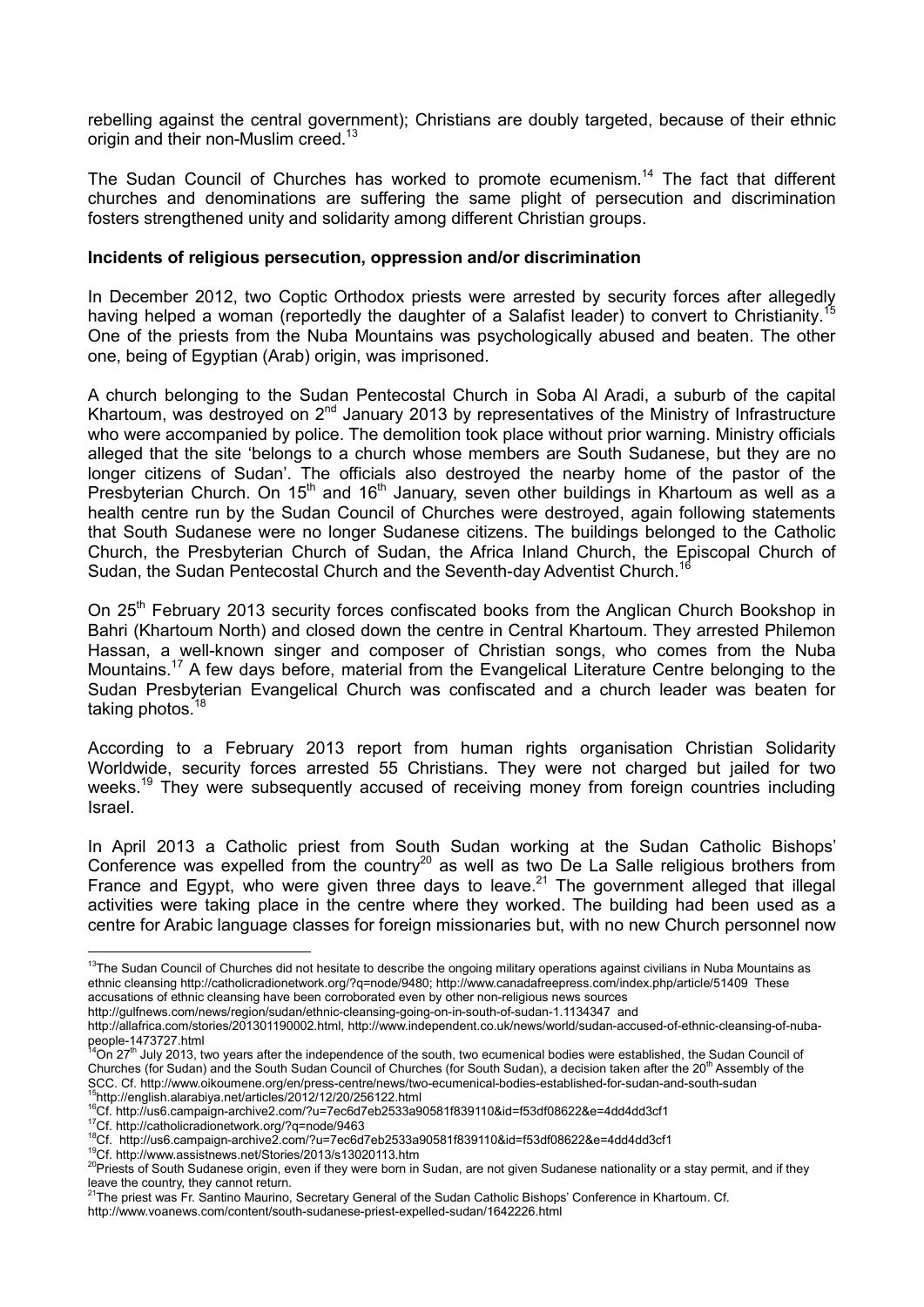allowed into the country, the two religious brothers were using the centre to help children to prepare for the Sudanese Certificate.

Four pastors and volunteers from the Sudan Presbyterian Evangelical Church (SPEC)were arrested in Khartoum on  $17<sup>th</sup>$  July 2013.<sup>22</sup> On 23<sup>rd</sup> February 2014, staff from Sudan's Criminal Investigation Bureau entered the compound of Omdurman Evangelical Church and arrested SPEC minister Rev Yahya Abdelrahim Halu as part of a government plan to take over the Church's properties.<sup>23</sup> Reports stated that the Federal Ministry of Guidance and Religious Endowments sought to replace the Rev Halu, the church's senior leader and moderator of the SPEC synod, with a government-appointed committee that favours turning SPEC properties over to the government. The Rev Halu was held at the Central Khartoum Police Station for two days.

Human rights organisations denounced reports that doctors in Sudan were being forced to carry out inhuman *Shari'a* based punishments on prisoners. These included cross-amputations (of the right hand and the left foot) carried out under orders from the Sudanese government.<sup>24</sup>

Officials from the government, particularly the Minister for Guidance and Religious Endowments, publicly stressed that 'no new churches are needed in Sudan', as a result of South Sudan becoming independent. He said no new licences would be granted to build churches.<sup>25</sup> In addition, confidential reports described many church or parish schools and Church-owned educational institutions in Omdurman, Khartoum Bahri and Central Khartoum being confiscated or closed by the government.<sup>26</sup>

Entry visas and work/residence permits for Church personnel (missionaries, development workers for faith-based organisations, volunteers) have become more difficult to obtain. This follows government statements that it is pointless to maintain education and pastoral work opportunities for people of South Sudanese extraction as they were leaving the country en masse. Some missionaries have reportedly been working without proper documentation. Others who have spent a number of years working in Sudan have now been prevented from returning to the country. Church personnel including bishops have been interrogated at government offices and questioned about their activities.

Reports described churches, schools and religious buildings in the Nuba Mountains being intentionally destroyed by aerial bombing on numerous occasions.<sup>27</sup>

## Pregnant mother Meriam Yahia Ibrahim Ishag sentenced to death for apostasy

In Sudan, the death sentence pronounced on Meriam Yahia Ibrahim Ishag on  $5<sup>th</sup>$  May 2014 created a wave of international protest. She was found guilty of apostasy from Islam, a crime punishable by death under *Shari'a* law. Meriam insisted that she had always been a Christian to which the prosecution argued that as her father was a Muslim she should be classed as a follower of Islam. In her defence, Meriam stated that her father had abandoned the family when she was very young leaving her mother, an Ethiopian Orthodox, to raise Meriam on her own. She produced evidence to show she had married a Christian named Daniel Wani at St Matthew's Catholic Cathedral, Khartoum. The judge gave Meriam three days to convert to Islam but she refused saying that she

<sup>&</sup>lt;sup>22</sup>Report in Arabic can be found in http://www.hurriyatsudan.com/?p=117930

<sup>&</sup>lt;sup>23</sup>International Christian Concern report 2014/03/02 http://www.persecution.org/2014/03/02/pastor-in-sudan-arrested-by-governmentauthorities/<br>authorities/<br> $^{24}$ Cf. http://www.persecution.org/2014/<br> $^{24}$ Cf. http://www.hrw.org/news/2013/02/27/sudan-doctors-perform-amputations-courts

<sup>25</sup>Cf. http://www.mrw.org/news/2013/04/sudan-no-new-churches-necessary/ and http://www.charismanews.com/world/39178-amid-christian-<br>persecution-sudan-government-proclaims-religious-freedom

<sup>&</sup>lt;sup>5</sup>The famous 'Comboni Playground' is a large and very valuable plot in the middle of Khartoum which was closed without any written order in https://radiotamazuj.org/en/article/security-close-comboni-fields-khartoum A brief list of closed educational centres and institutions belonging to Churches (in Arabic) in http://www.hurriyatsudan.com/?p=117930

<sup>27</sup>Cf. http://www.christiantoday.com/article/christians.killed.in.sudan.bombing/31194.htm; http://catholicradionetwork.org/?q=node/8582; http://catholicradionetwork.org/?q=node/9227 ; http://www.persecution.org/2012/12/15/sudans-christians-facing-bombings-arrestsstarvation/; http://www.combonisouthsudan.org/index.php/428-khartoum-blasts-heiban-catholic-church and even a mosque was destroyed by Antonov bombs http://catholicradionetwork.org/?q=node/8473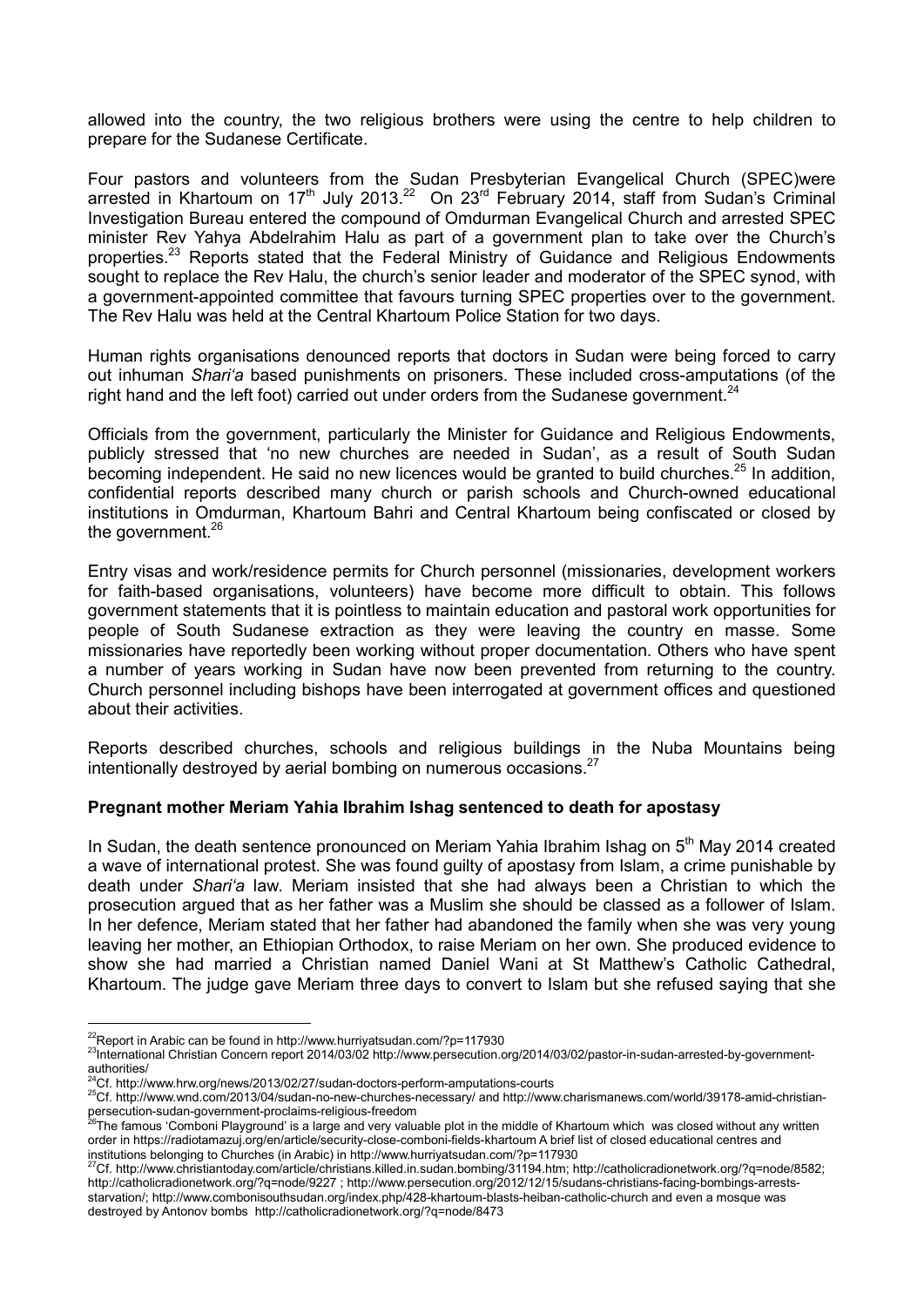could not in conscience abandon her faith. Sent to jail at Omdurman Federal Women's Prison, near Khartoum, with her 20-month-old son, Martin Wani, she gave birth to a baby girl on 27<sup>th</sup> May 2014. The authorities said the death sentence would not be carried out until two years had passed since the baby's birth. On 31<sup>st</sup> May, Sudanese officials initially told the BBC that she would be freed but this was subsequently denied. Her husband, Ishag, denied being told of her release.<sup>28</sup> In a letter to *The Times* of London dated 31<sup>st</sup> May 2014, Aid to the Church in Need's John Pontifex described the law courts' treatment of Meriam as 'a timely wake-up call to us in the West about the scale of human rights abuses in Sudan'. He said that 'it is almost as if [Christians and other minorities] are non-persons and have no rights at all.'<sup>29</sup>

## Perceptions on improvement or deterioration in Religious Freedom

The scenario concerning religious freedom in Sudan after the independence of South Sudan looks troubling. After some years of lenience (from the signature of the peace agreement in 2005 till the independence of the south in 2011), the government is reverting to policies of 'low-intensity intolerance' towards people of non-Islamic faiths.This means not taking an iron-fist or violent stand against religious minorities but slowly obstructing their activities by various administrative or coercive means.

The secession of South Sudan has sparked anti-Christian sentiment among Sudanese leaders, especially Islamist ones. As well as frequently denouncing 'infidels', they blame Christians for encouraging people to vote for South Sudan independence. This tension has led to a breakdown in civil liberties for minority groups. Widespread protests and revolts took place in September 2013 on the streets of all main cities and security agencies ruthlessly crushed them.<sup>30</sup>Accused of supporting powers in the West, religious minorities have suffered oppression both from the government and security forces. Current trends point towards increased difficulties regarding the daily life of many religious minorities; they face renewed harassment, oppression and in some cases outright persecution. Sizeable groups of Southerners awaiting repatriation to their new country have suffered dire humanitarian conditions and government indifference to their plight, though this is not entirely the product of religious hatred.

Rifts within the government of Omar al-Bashir as well as the President's indictment for war crimes by the International Criminal Court may explain the government's increased intolerance towards groups regarded as a threat to his regime. Societal abuses and religious discriminationare likely to continue or even intensify in the near future.

## Broader factors

Sudan is in great turmoil for economic, social and political reasons. Huge uncertainty surrounds the survival of President Omar al-Bashir and his regime, whose authority appears to rest only on security and police repression rather than any form of diverse popular support. After a comparatively brief period of greater openness to 'Southerners' – notably Christians – between 2005 and 2011, minorities are under increasing pressure now that Omar al-Bashir's government failed to win their support in his bid for a united Sudan.

Traditionally, Sudanese people were very tolerant towards religious minorities. The arrival of Omar al-Bashir's regime in 1989 marked a radical change in government attitudes. In the years that followed, torture and extra-judicial killings by security agencies took place with total impunity. The Sudan government was far more tolerant towards religious groups that were neither socially active nor possessed of a missionary zeal. The regime wanted Church groups to keep to themselves in their Church activities and, for this reason, communities such as the Orthodox and Copts were

<sup>-</sup>

<sup>&</sup>lt;sup>28</sup>BBC News, 1<sup>st</sup> June 2014.<br><sup>29</sup>*The Times,* 25<sup>th</sup> June 2014.<br><sup>30</sup>'…the most compelling reports suggest a figure of almost 1,000 killed or wounded, with more than 1,000 arrested-the latter a number that continues to grow rapidly' Asharq Al-Awsat [Khartoum and London], 30<sup>th</sup>September 2013. More on http://allafrica.com/stories/201310020436.html?viewall=1